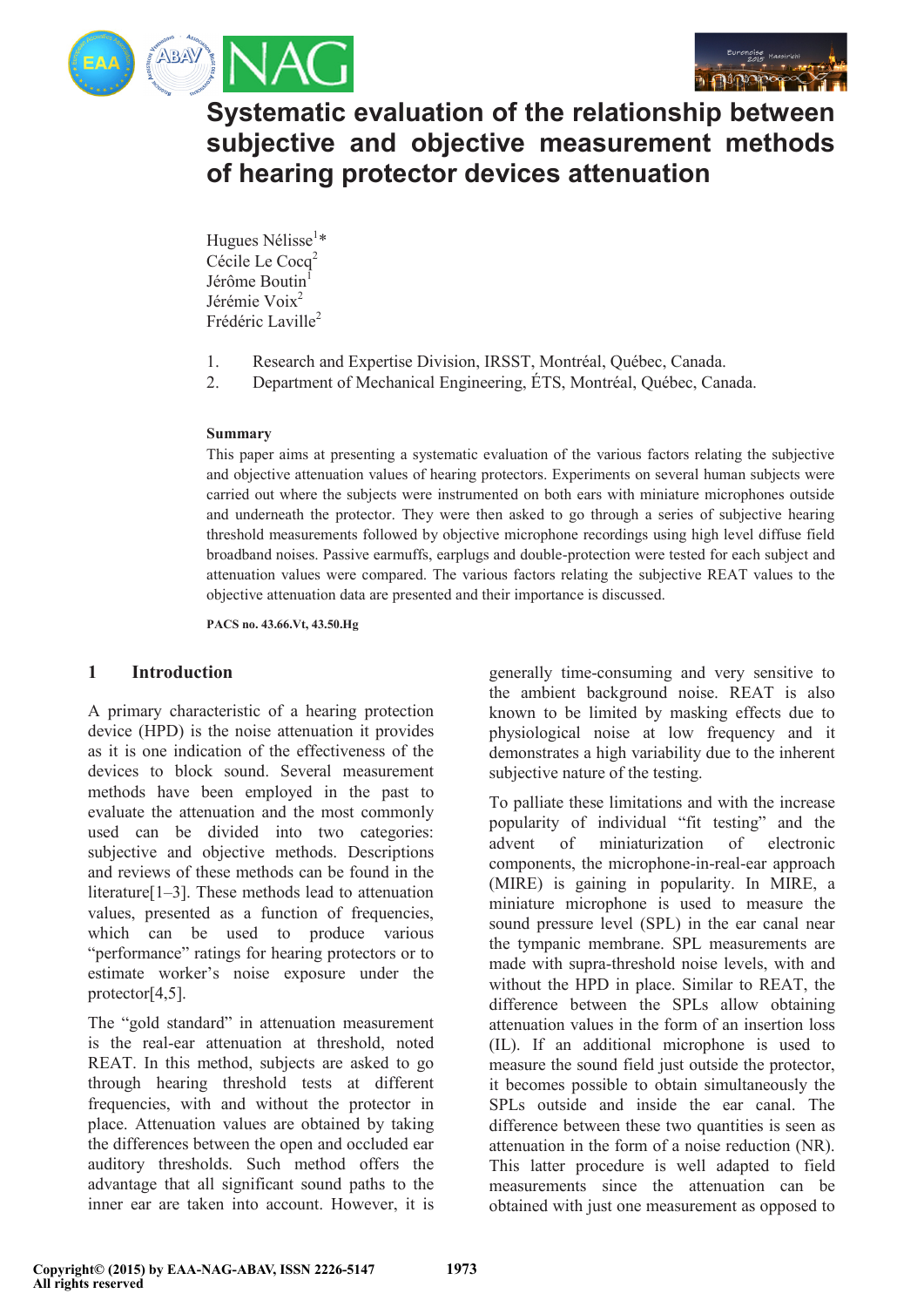IL-based procedures which require tests performed in two separate measurements. REAT and MIRE procedures all present advantages as well as weaknesses and lead to different attenuation values. It is then deemed important to understand the relationships that exist between these various attenuation estimates to better judge the applicability of the respective methods. In this context, comparative studies have been published in the past by several authors[1,3,6–9]. Overall, these studies have shown good correlations between the REAT and MIRE measurements methods and that MIRE/NR-based method is relatively quick to perform and is particularly well adapted for field measurements. However, for comparisons with REAT data, the MIRE results have to be corrected with various factors that are generally approximations derived from ensemble averages taken over a group of subjects. There are generally little details on how these corrections factors are affected by different parameters such as the positioning of the microphones, the physical characteristics of the individuals, the sound field, etc. Moreover, due to the specifics of the test procedures, data obtained with REAT and MIRE techniques have been almost exclusively obtained through separate measurement sessions, with generally different subjects. This paper presents some results of a detailed evaluation of the various factors relating the REAT, IL and NR attenuation values. Sequential measurements of the various attenuations on the same subjects in similar conditions were performed for three HPD categories: earmuffs, earplugs and dual protection. More specifically, the goal is to examine if individual corrections factors are needed instead of "average" ones and to investigate the effects of these factors on the attenuation. A quick recap of the equations relating the REAT values to the MIRE-based attenuation is first presented. Secondly, the test procedures are explained and detailed. Finally, various comparison results obtained with the different attenuation values are presented and discussed.

### **2 Methods**

### **2.1 Relationship between REAT and MIREbased attenuations**

The relationship between the REAT and MIREbased attenuation values is presented in details in a paper recently submitted by the present authors[10] and is only briefly summarized here.

One defines the sound pressure p at three different locations: the exterior microphone just outside protector ('ext'), in the ear canal at some distance of the tympanic membrane ('c') and close to the tympanic membrane ('t'). One also defines the sound pressure in the occluded conditions with the symbol 'prime' in superscript. It can be shown relatively easily that IL and NR-based attenuations are related to REAT through the following relations:

$$
REAT = IL^* + (TF'_{canal} - TF_{canal}) + PN \quad (1)
$$
\n
$$
REAT = NR^* + TF_{c-ext} + (TF'_{canal} - TF_{canal}) + (TF_{ext} - TF'_{ext}) + PN \quad (2)
$$
\n
$$
IL^* = NR^* + TF_{c-ext} + (TF_{ext} - TF'_{ext}) \quad (3)
$$

The 'star' symbol refers to the fact that the SPL in the ear canal is not measured directly at the tympanic membrane but rather at some distance of it as it was the case in the series of tests performed on human subjects. By doing so, one also gets:

$$
IL = IL^* + (TF'_{canal} - TF_{canal})
$$
 (4)  

$$
NR = NR^* + TF'_{canal} - TF'_{ext}
$$
 (5)

where IL and NR are obtained using the SPL directly next to the tympanic membrane. The terms  $TF'_{\text{canal}}$  and  $TF_{\text{canal}}$  are the transfer functions between the tympanic membrane ('t') and the ear canal location (noted 'c') while the terms  $TF'_{ext}$ and  $TF_{ext}$  are the transfer function between the microphone placed just outside the protector and one at the center of the head without the subject. PN is the physiological noise effect, which is known to be related to the device under test and to the occluded-ear canal volume. Finally, the term  $TF_{c-ext}$  relates the ear canal location to the exterior microphone and is directly proportional to the transfer function of the open ear (TFOE) through:

$$
TF_{c-ext} = TFOE + TF_{canal} - TF_{ext} \quad (6)
$$

The particular interest of equations (1)-(6) lies in the fact that most terms, with the exception of  $TF_{canal}$ ,  $TF'_{canal}$  and  $PN$ , can be obtained and examined using the test setup described in the next section.

### **2.2 Test procedures**

To test the subjects under similar noise environments and HPD fitting conditions for REAT and MIRE evaluations, a three-step procedure was developed. The subjects were first instrumented with three Knowles miniature microphones per ear. One microphone was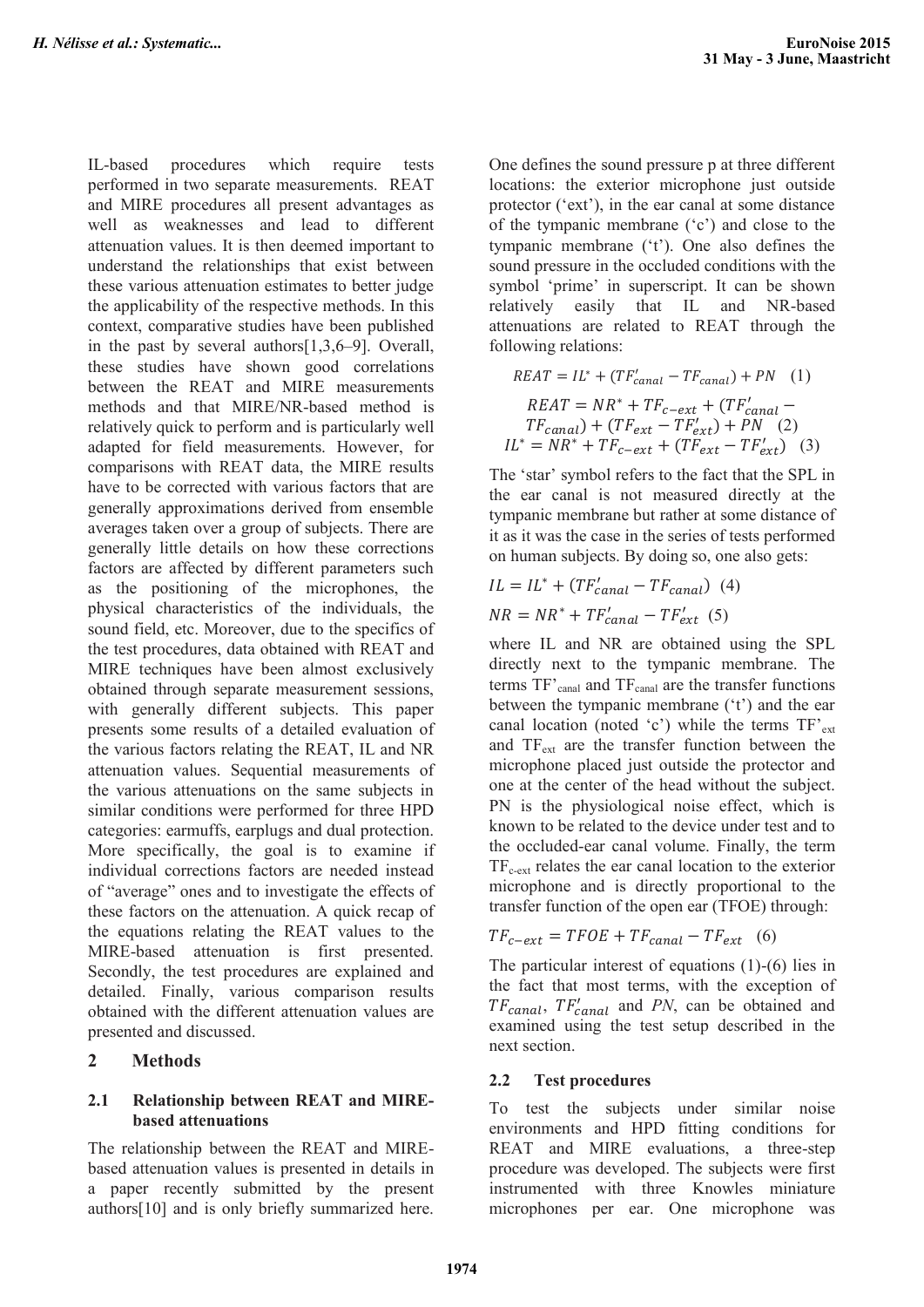positioned in the ear canal, at the same position for the open and occluded ear conditions, approximately halfway between the entrance and the eardrum and a few millimetres from the plug. Another microphone was used to measure the external sound field. It was placed near the ear lobe (open ear and occluded ear with earplugs) or on the upper part of the cup (occluded ear with earmuffs). Additionally, a 1-in B&K microphone was placed approximately 30 cm above the head of the subject and was used as a control microphone. The tests were conducted in a semianechoic room equipped with four uncorrelated speakers/sources generating a local diffuse field meeting the requirements of uniformity and directionality for REAT audiometric testing. Each subject was asked to sit still in the test room and was tested under four conditions of ear protection: i) open ear; ii) earmuffs; iii) earplugs; iv) corresponding dual protection. The HPD was positioned by the experimenter unless it was asked by the subject to place it himself.

For each subject, the following steps were performed. Steps 1 and 2 were repeated for each ear protection condition.

**Step 0.** Measurement of  $P_0$ : Without the subject, all microphones were placed at the center of the head location.

a. Seven band-limited noises were generated successively  $(125 \text{ to } 8000 \text{ Hz}, 85 \text{ dB}(A))$ SPL/band), 10 sec time recordings for each microphone per frequency band.

b. Pink noise (90 dB(A) SPL) was generated and 10 sec time recordings were made simultaneously for each microphone.

**Step 1.** REAT using Bekesy hearing threshold measurements. Threshold levels as a function of frequency were recorded.

**Step 2.** Measurement of  $P_{ext}$  and  $P_c$ :

a. Using the same seven band-limited noises as in step 0.a, 10 sec time recordings were made simultaneously for each microphone.

b. Using the same pink noise as in step 0.b, 10 sec time recordings were made simultaneously for each microphone.

After each HPD installation i.e. before step 1, a 1- 5 min resting pause was observed by the subject. Time recordings were analysed and postprocessed using in-house Matlab scripts. Various spectra were obtained in narrow, third-octave or octave bands for all microphones, ear protection conditions and tests combinations. It enabled the

calculation of all the REAT, IL\* and NR\* attenuation values needed for comparison purposes as well as the computations of the correction factors presented in equations (1)-(3).

A total of 29 subjects with normal hearing participated. Hearing threshold levels were measured independently for each ear. Each subject took part to the test sessions with one pair of earmuffs, one pair of earplugs and their corresponding dual protection. Some subjects were tested more than once with a different combination of earmuffs/earplugs. The experimental protocol and the selection process were approved by the Ethics Committee of research of the École de technologie supérieure. Three different models of earmuffs and earplugs were tested. The selected earmuffs were the Ear1000, Optime 98 and Optime 105 from 3M (3M©) and the earplugs were the custom molded earplugs (Self-Fit<sup>TM</sup> Hearing Protection HPD-V5) from Sonomax (Sonomax Technologies Inc.©) and push-ins no-roll foam and classic roll-down foam earplugs, also from 3M. Subjects selection was made such that each HPD was tested 18 or 19 times. A total of 55 test sessions were performed.

## **2.3 Equivalent binaural estimates**

MIRE-based attenuation values are monaural estimations (left and right) while REAT-based are binaural ones. In order to compare results, it is then convenient to transform the left and right MIRE-based monaural values to an equivalent binaural estimate. The approach proposed by Voix and Laville[8] was used. An assumption is made that during hearing threshold determination, a subject is able to perceive the audio stimulus through the ear that is presenting a combination of the lowest HPD attenuation and the best hearing sensitivity. An equivalent binaural estimate can then be obtained using a simple calculation algorithm if one uses the subjects' hearing thresholds of each ear. Unless mentioned otherwise, MIRE-based results presented in the rest of this paper are equivalent binaural **estimates** 

## **3 Results and discussion**

# **3.1 Frequency dependant attenuations**

Attenuation results for REAT and IL\* are shown in figure 1. It is particularly interesting to note that good correlation was not only obtained for various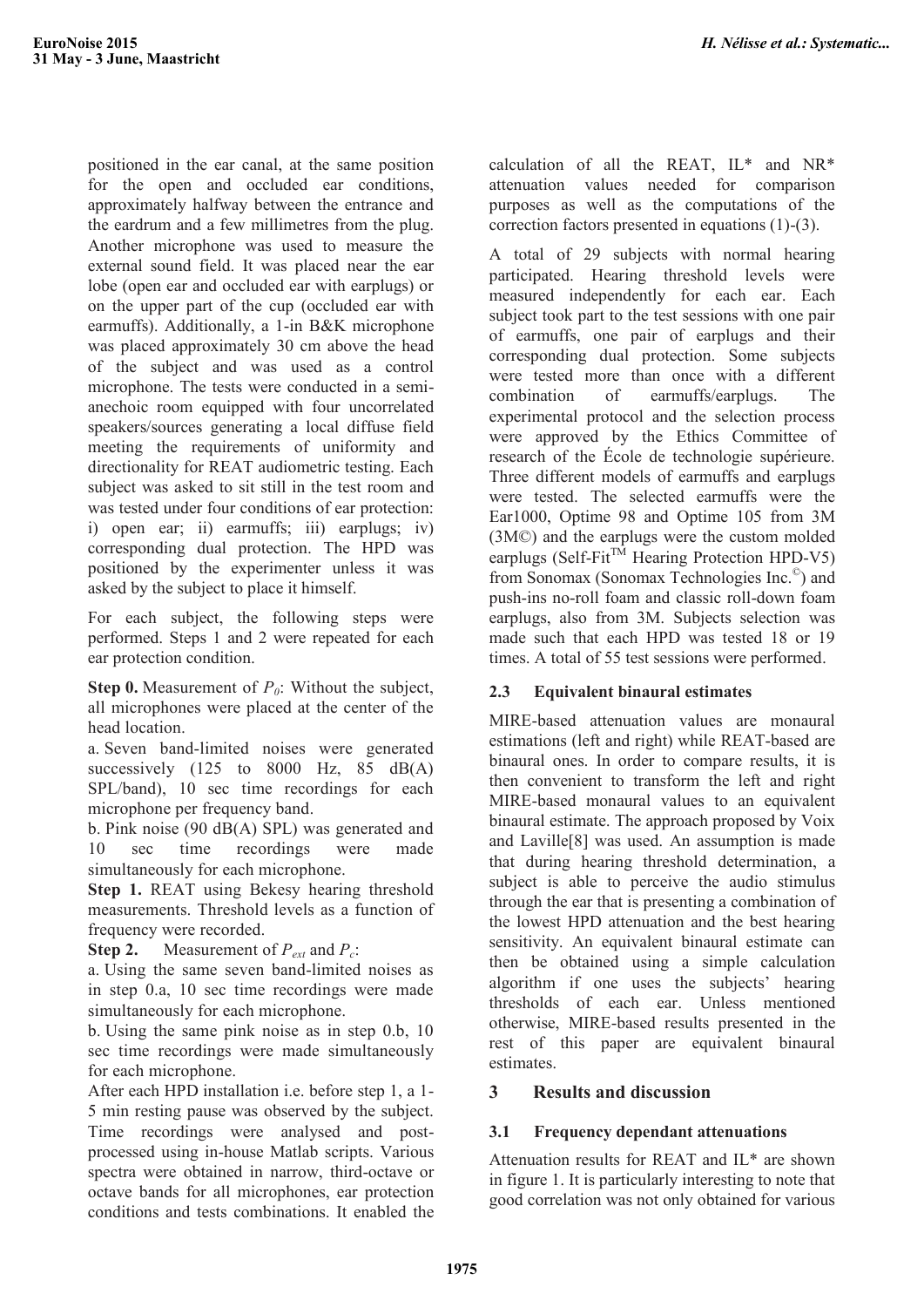types of protectors but also for a wide range of attenuation. It is also worth noting that standard deviation values obtained with REAT and IL\* are very close to each other for all protection conditions. These results are somewhat in contradiction with the literature where one typically reports higher standard deviations for REAT-based values than for MIRE-based. It is important to mention that no specific control was made on the fit of the HPDs in the present study. Therefore, higher standard deviations are obtained, more typical of subject-fit data or even real-world data reported in the literature as opposed to experimenter-fit data. It may suggest that the similar standard deviations obtained here are more representative of the variability in fit of the HPDs rather than to threshold variability usually attributed to REAT.



Figure 1: REAT and IL\* attenuation values (mean and standard deviation) for the earmuffs (upper) and the earplugs (lower) tested

Equation 1 shows that *REAT* and *IL\** differ by the factor (TF'<sub>canal</sub> -TF<sub>canal</sub>) + PN. A recent study[11] shows, using FE models of the ear-canal/earplug assembly, that  $TF'_{\text{canal}}$  and  $TF_{\text{canal}}$  are well below 1 dB for frequencies below 1000 Hz and don't exceed 3 dB at the highest frequency band (5 kHz band) for typical microphone insertion in the ear

canal. Moreover, the difference  $(TF'_{\text{canal}} - TF_{\text{canal}})$ remains below 1 dB for the entire frequency range. Deviations in attenuations observed in the 125 and 250 Hz bands are attributed to the physiological noise PN and are greater for earplugs, in accordance with literature results.

Similar results were obtained using NR\*. However, as seen in equation (2), more correction factors appear in the relation between REAT and NR\*. Various results on these factors (not shown here) could be obtained in the present study. For example, the factors  $TF'_{ext}$  and  $TF_{ext}$  were mostly below 2 dB for the entire frequency range and, most importantly, essentially independent of the earmuff or earplug under test. It indicates that locating the external microphone just outside the protector has a small impact on the results but offers a clear advantage for field testing in the NR-based context. Another important factor is the  $TF_{c-ext}$  factor (see equation (6)). Measured in open ear conditions, it is directly related to the TFOE and, as such, is the most important factor relating the NR-based attenuation to the objective REAT and subjective IL-based one. Given the relatively low values obtained for  $TF_{ext}$  and  $TF_{canal}$ , it seems reasonable to assume that  $TF_{c-ext}$  could serve as a surrogate for the TFOE without losing too much accuracy. Additionally, our results suggest that individual curves for  $TF_{c-ext}$  could be replaced by an average curve if one accepts an increase in the variability. One advantage is that measuring the function  $TF_{c-ext}$  is easier than measuring the TFOE and it could be performed relatively easily in laboratory of field conditions on a subject instrumented with miniature microphones, before the positioning of a HPD.

#### **3.2 Personal attenuation rating (PAR)**

Frequency dependant attenuation values such as those presented in the previous section are often used to calculate various ratings used to label HPDs, classify and compare them between each other and estimate a worker's noise exposure. For the sake of comparisons between REAT and MIRE-based values, a personal attenuation rating (PAR) was computed using the measured data. The PAR is defined as:

$$
PAR_{AV} = \frac{1}{N_{noise}} \sum_{i=1}^{N_{noise}} \left(10\log_{10}\sum_{k=1}^{7} 10^{0.1I_{k}^{i}} - 10\log_{10}\sum_{k=1}^{7} 10^{0.1\left[\frac{I_{k}^{i} - AV_{k}}{2}\right]}\right)
$$

where the index i refers to individual noise spectra taken from the NIOSH 100 database of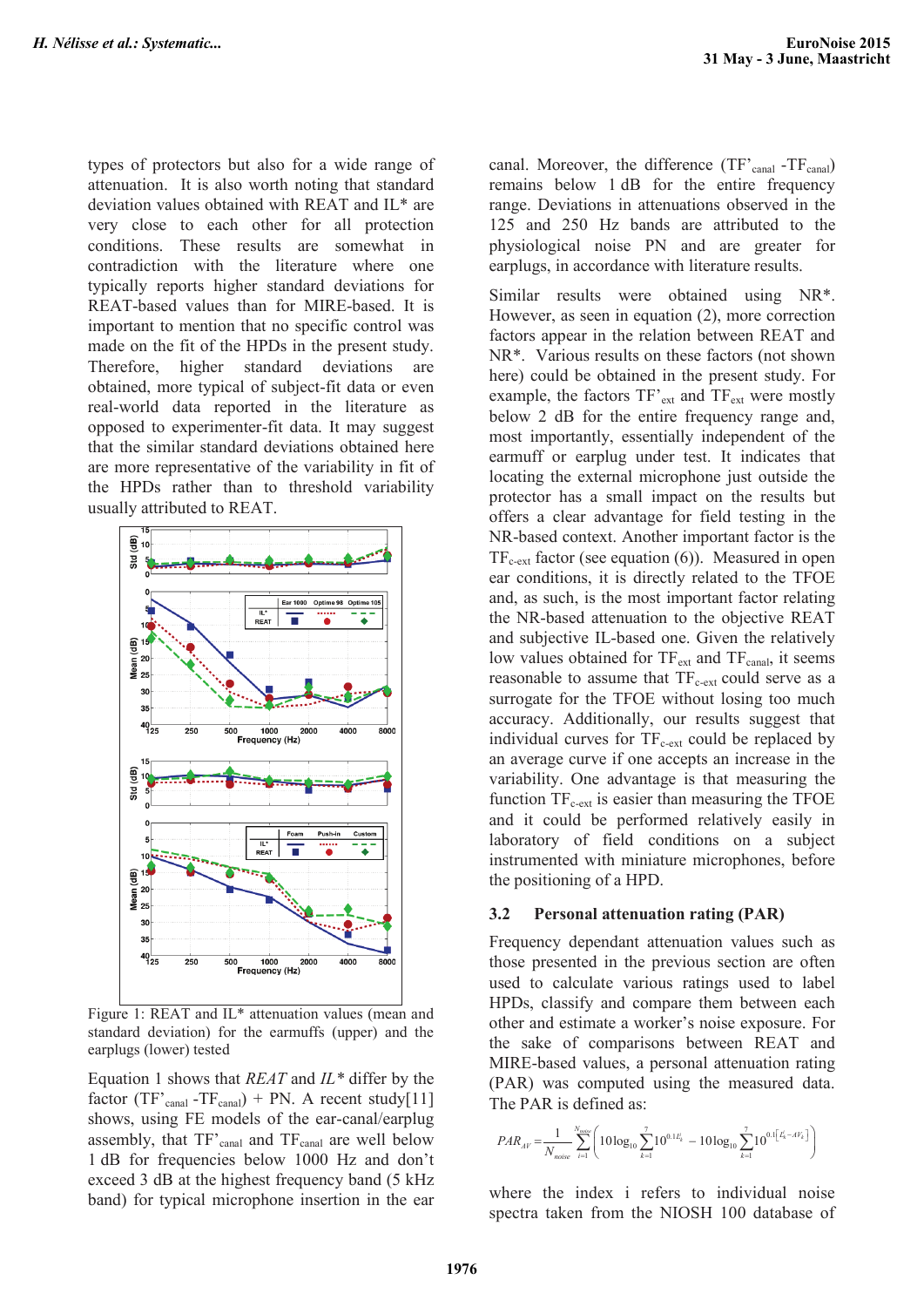industrial noise and the index k to the seven octave bands in the 125 to 8000 Hz frequency range. The quantities  $AV_k$  are the frequency dependant attenuation values obtained with REAT, IL or NR. The quantity  $L_{ik}$  is the SPL value of the  $i<sup>th</sup>$  noise in the  $k<sup>th</sup>$  frequency band. The PAR defined here is very similar to the Aweighted noise level reduction defined in the ANSI S12.68 standard, averaged across the noises from the database.

Examples of PAR results are shown in figure 2. Comparisons of PAR calculated with IL\* and REAT are presented. The upper graph shows PAR calculated with IL\* for both ears separately (left and right) and the lower graph shows PAR calculated with equivalent binaural estimates for IL\*. Consequently, the upper graph contains twice more data points than the lower graph.



Figure 2: PAR values computed with IL\* compared to PAR computed with REAT for earmuffs, earplugs and double protection. PAR values calculated for left and right ear separately (upper) and PAR values calculated with equivalent binaural estimates (lower) are shown.

The PAR results show a good agreement between REAT- and IL\*-based values even when analysed from a broader view. Similar results were also obtained using  $NR^*$  (corrected with  $TF_{c-ext}$ ) to calculate the PAR (see equation (2)). However,

one generally observes higher PAR values with REAT than with IL\*/NR\*. Some of these differences are expected to come from the physiological noise PN. Approximate PN correction terms found in the literature were applied to the results to improve the correlation (not shown here) but caution should be taken when doing so since they depend on the device under test and on the occluded-ear canal volume. Another portion of the differences observed between REAT and MIRE-based ratings may also come from the bone conduction (BC) limit. This is particularly important for dual protection where attenuation values in the order of the BC limit defined by Berger and Kerivan[12] were observed in our results.

The wide extent of attenuation obtained in the present study is clearly put into evidence as PAR values ranging from 0 to 45 dB are obtained. The results also show that using an equivalent binaural transformation is beneficial when comparing physical monaural estimates to binaural values. On the other hand, the monaural physical results show left/right differences for many subjects, especially for conditions involving earplugs where fitting issues are more frequent. It is one of the benefits of using the IL or NR-based method as it provides a tool that can be used not only to easily measure the performance of a HPD for both ears individually and simultaneously in laboratory or field conditions but also that can serve for training and motivation for workers as discussed by Berger et al[13].

As a final example, figure 3 shows the repercussion of using average  $TF_{c-ext}$  values (our surrogate for TFOE) instead of individual values on PAR values.



Figure 3: PAR results computed with NR\* corrected with individual TFc-ext (ordinate) vs mean TFc-ext values (abscissa).